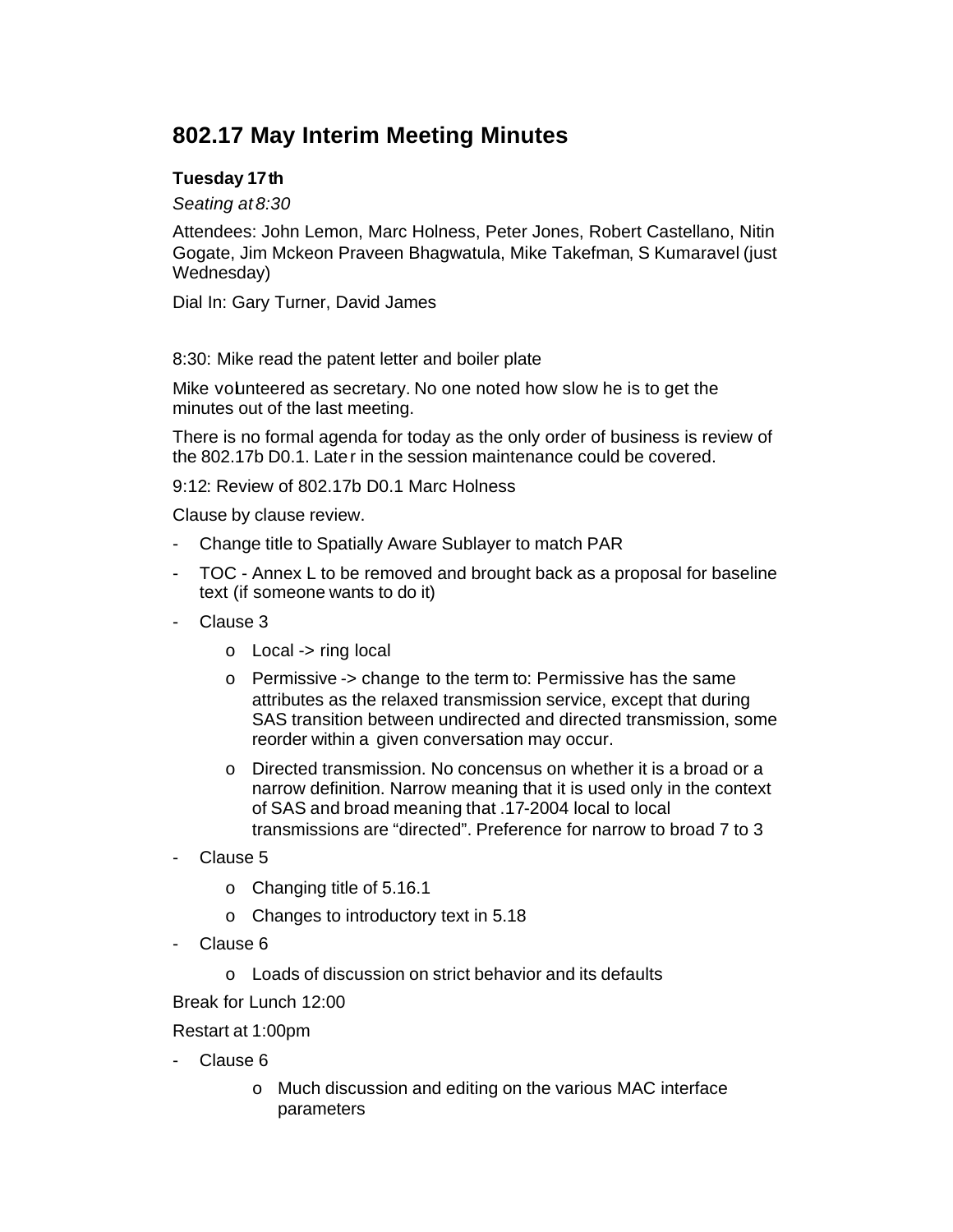- o Discussed the need for a maintenance item around the MA\_DATA.indication does not correctly map the DA\_extended and SA extended back to the DA and SA
	- **Need to determine if we can do this maintenance as part** of dot17b. Clearly we can fix the call in the context of SAS, but is it ok to fix it in the context of .17-2004
- Adjourn at 5pm

#### **Wednesday 18th**

### 9am Start

- Clause 7
	- o Nitin suggested that we have a counter for the number of directed transmissions. Discussion as to whether its better to count unidirected unicasts or floods.
- Clause 8
- Clause 9
- Clause 10
- Clause 11
	- o Minor changes
- Clause 12
- Clause 13
- Clause 14
	- o Marc will diff all clauses except for 14 against -2004 and clause 14 and annex D will be diffed against the previous draft of .17b
	- o Discussion on how to redraw figure 14.1
		- **Host through bridge**
		- **Bridge through host**
		- **Bridge through bridge**
		- Chicago rules 1<sup>st</sup> round vote was  $5/3/7$  (out of 10 voters) no decision
		- $\blacksquare$  2<sup>nd</sup> round between first and third option 2/8 -> 3<sup>rd</sup> one wins

12:15 break for lunch

1:15 Meet Don Messina

1:35 Restart

- Clause 14 continues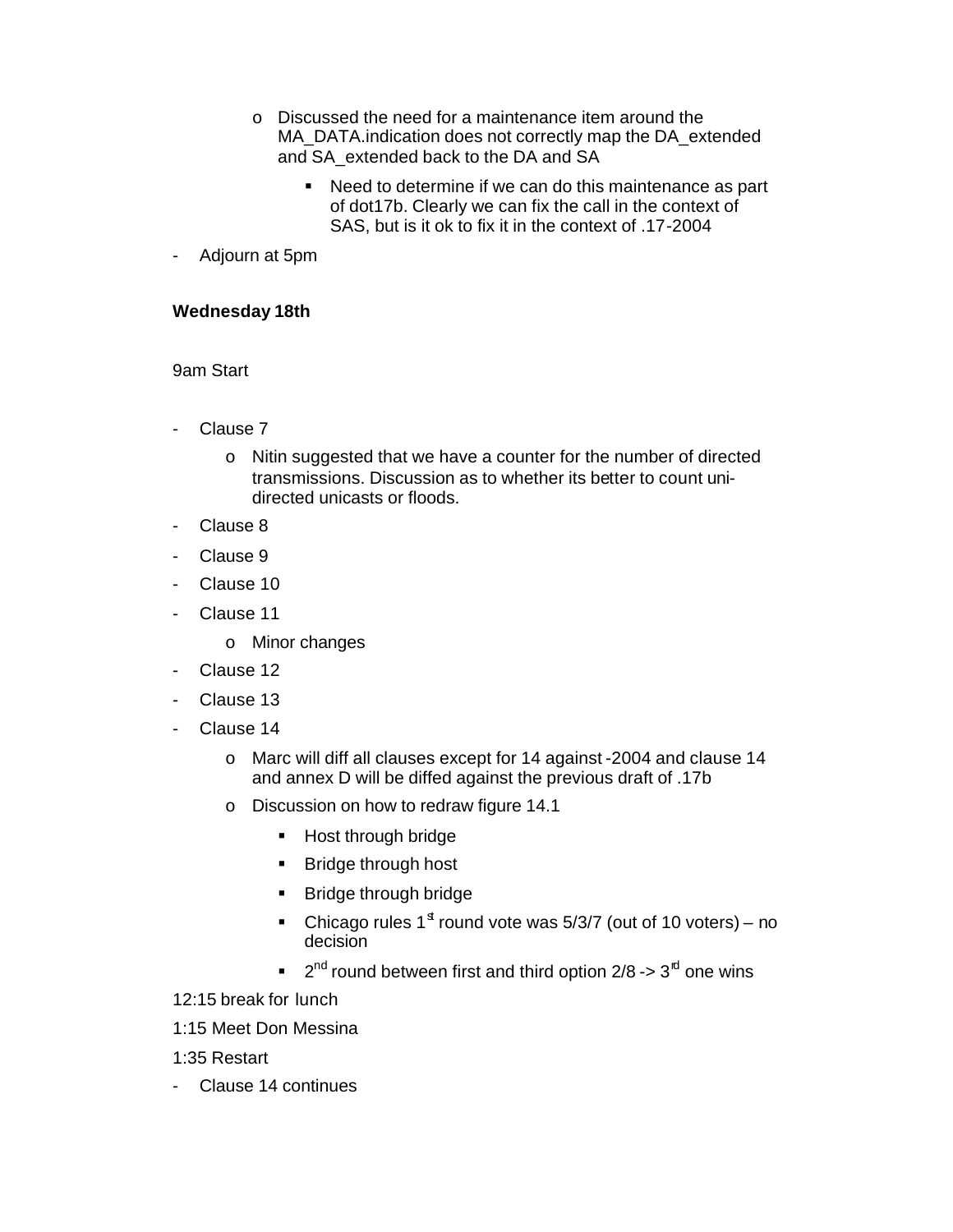- o Lots of fun and changes in state machines
- o Reachability check in the SAS Transmit State Machine
	- **Beauty Contest: The reachability check should be in the** SAS Transmit State machine
		- $\bullet$  In 4, Out 2
	- **•** Motion: The reachability check should be removed from the SAS Transmit State machine: M Castellano, S Jones
		- $Y 1, N 1, A 3$
	- ß Decision: Reachability will remain in with an editors note that this is contentious

7pm adjourn for the day

#### **Thursday 19th**

8:45 Start

- Clause 14
	- o Need to get some time with 802.1 experts on understanding some of the .1Q
	- o Handling of static entries, why VID and not FID
		- **This seems to imply 2 lookups, 1 per table**
		- The static has precedence, so is it the case that one can learn a dynamic under it
		- **Some members believe that in reality FIDs and not** VIDs are stored in the table and a single lookup and not two.
	- o Is it legal or safe to stash the VID in the dynamic database?
	- o P 111 14.5.3 The FID is represented in the management read, yet a management call later seems to use the VID.
- Much discussion
- Annex L removed and may be brought back as a contribution if someone bothers to do it
- MIBs were not reviewed, but people are requested to review in time for the
- Motion: Move to authorize the 802.17b editor to c reate D0.2 based on the comments and resolutions received at the May Interim Session. The next draft to be released by June  $14<sup>th</sup>$ .
	- o M: M. Takefman, S: P. Jones
	- o Y:6 N:0 A:0
- MIB Review Peter Jones
	- o Peter showed his proposed MIB